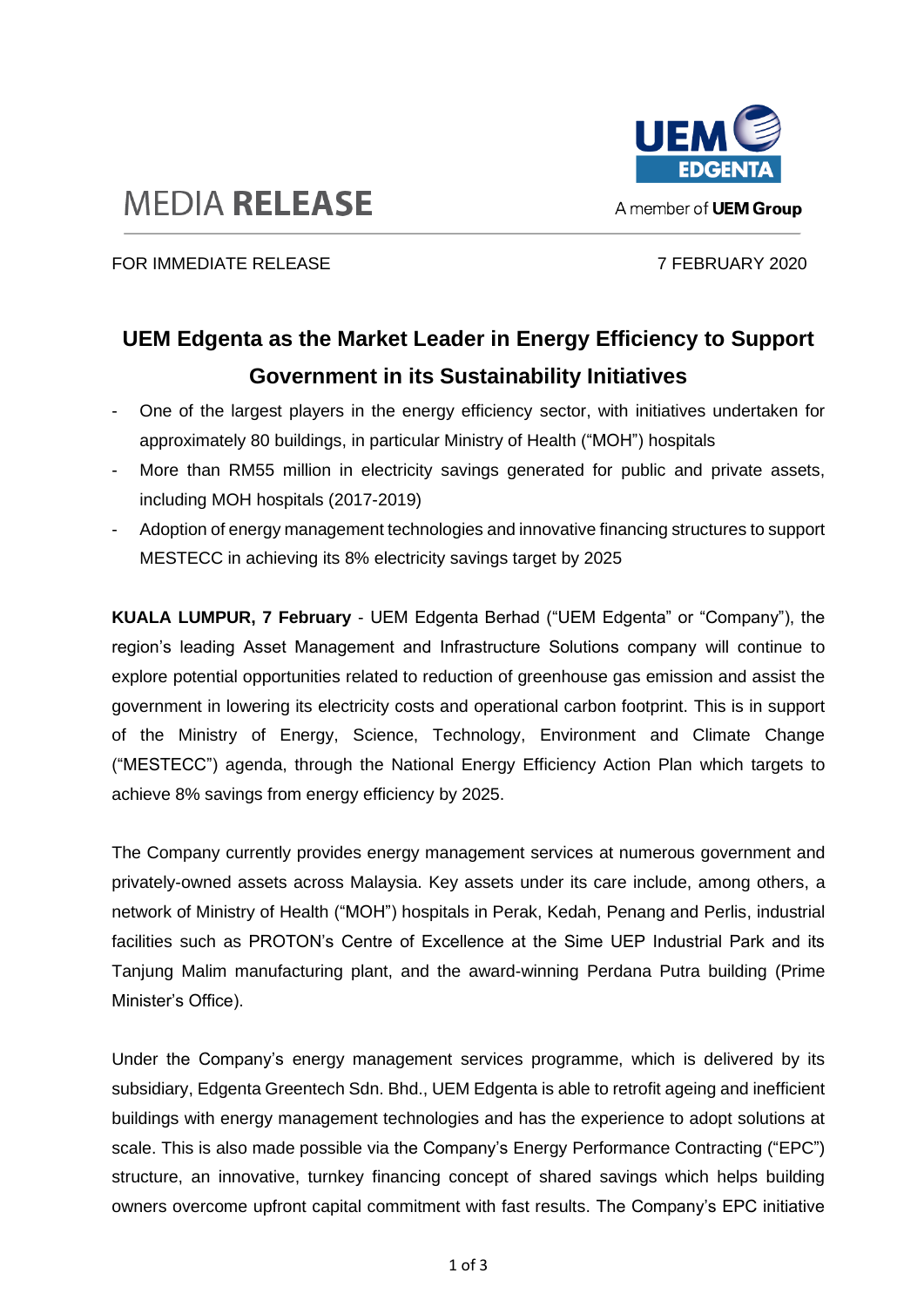has accumulated over RM55 million in electricity savings across its adoption at public and private assets from 2017 to 2019.

"We offer assurance and peace of mind to our clients from both the public and private sectors. Technology has enabled us to introduce solutions which have a proven ability to positively impact energy performance of buildings designed and built in the past which are in need of today's advanced tools. That is where we come in with the capability to retrofit ageing and inefficient buildings at scale and deliver on sustainability-centric results such as reducing energy use and carbon footprint," said Dato' Azmir Merican, Managing Director / Chief Executive Officer of UEM Edgenta Berhad.

He was speaking at a meeting with YB Puan Yeo Bee Yin, MESTECC Minister at UEM Edgenta Headquarters in Kuala Lumpur, yesterday.

"We want to make a difference and support MESTECC as there are opportunities which UEM Edgenta can explore in partnership with the Government to lead the way in energy efficiency initiatives, starting with its vast network of assets and elevate them to become certified green buildings. To produce results at scale, we are ready to work with local, home-grown smallmedium enterprises ("SMEs") in the energy sector and develop their capabilities by using the Edgenta Academy as our industry development platform to nurture human capital through structured programmes intended to institutionalise world-class standards of our service delivery", added Dato' Azmir Merican.

UEM Edgenta's Asset Management segment is represented by its Property & Facility Solutions ("PFS") and Healthcare Support divisions. PFS is focused to enhance clients' asset value through optimising asset performance and has over twenty years of experience in providing integrated facility management, energy management and green building certification services. Apart from office buildings and hospitals, its clients also include those in the industrial, manufacturing and hospitality sectors, among others.

The Company's Healthcare Support division is internationally certified to provide non-clinical services to healthcare institutions and presently serves over 300 hospitals in Malaysia, Singapore, Taiwan and India. In Malaysia, under the national hospital support services concession, UEM Edgenta has actively introduced energy efficient solutions at MOH hospitals it currently manages located in Northern Peninsular Malaysia. This is in line with MOH's Energy Management Programme introduced as part of the new concession agreement in place since 2015. For the period of January 2017 to November 2019, the Company has generated RM41.1 million savings for MOH and has successfully reduced carbon emissions at these hospitals to the tune of approximately 72.2 million kilo tonnes of carbon dioxide.